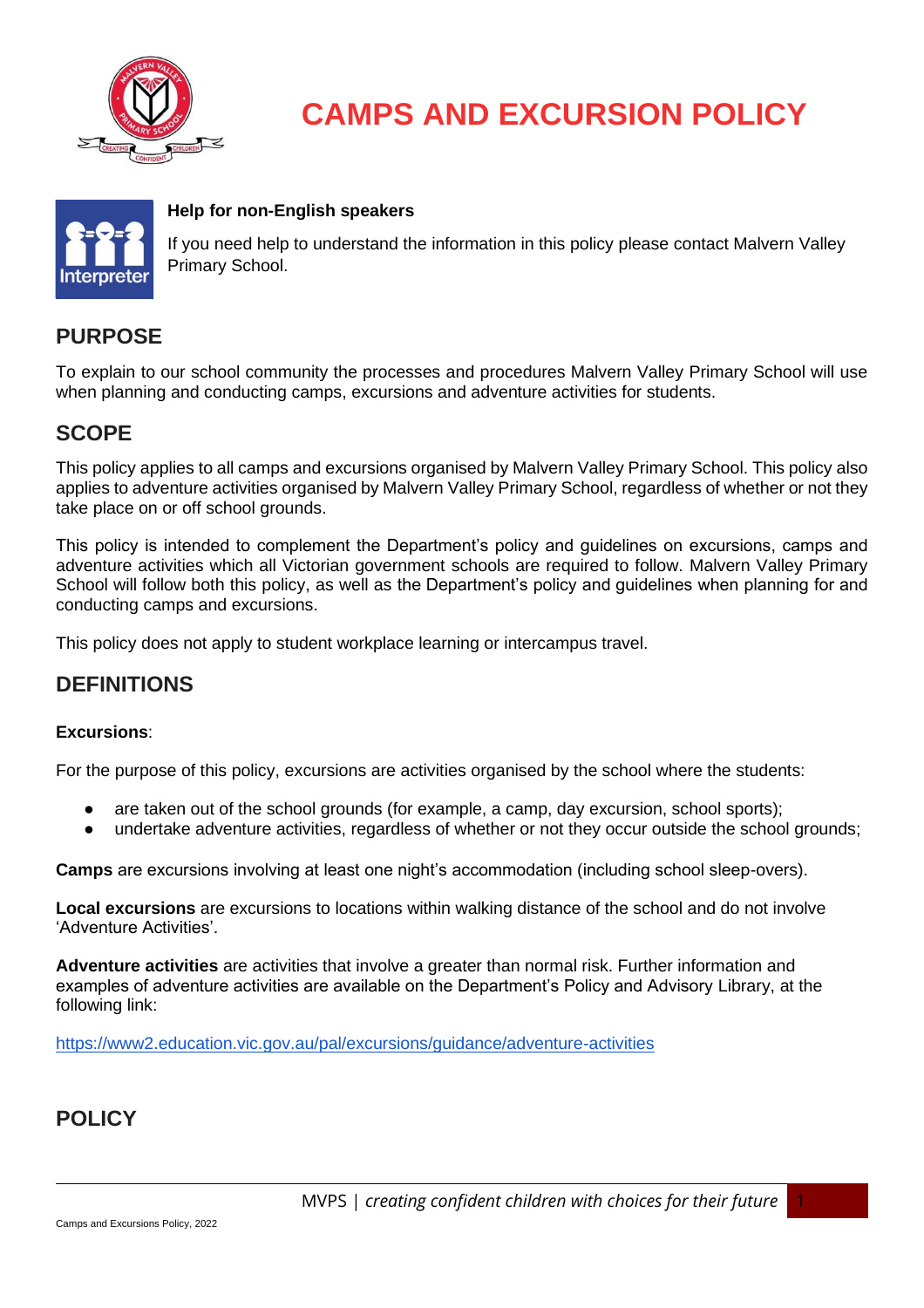Camps and excursions can provide a valuable educational experience for our students which are complementary to their learning, as they provide access to resources, environments and expertise that may not be available in the classroom.

For all camps and excursions, including adventure activities, our school will follow the Department's School Policy and Advisory Guide: [Excursions and Activities.](http://www.education.vic.gov.au/school/principals/spag/safety/pages/excursions.aspx)

#### **Planning process for camps and excursions**

All camps and excursions will comply with Department planning requirements.

Part of this planning process includes conducting risk assessments, to ensure that reasonable steps are taken to minimise the risks associated with each proposed camp or excursion. Malvern Valley Primary School's risk assessment will include consideration of arrangements for supervision of students and consideration of the risk of bushfire activity in the excursion location. In the event of a Code Red Day being announced, excursions or camp activities in affected locations will be cancelled or rescheduled. Planning will also cover arrangements for cancelling, recalling or altering the camp or excursion for any other reason.

Malvern Valley Primary School is committed to ensuring students with additional needs are provided with an inclusive camps and excursions program and will work with families during the planning stage, as needed, to support all students' attendance and participation in camp and excursion activities.

In cases where a camp or excursion involves a particular class or year level group, the Organising Teacher will ensure that there is an alternative educational program available and appropriate supervision for those students not attending the camp or excursion.

#### **Supervision**

Malvern Valley Primary School follows the Department's guidelines in relation to supervision of students during excursions and camps.

All excursion staff (including parent volunteers) will be familiar with supervision requirements and the specific procedures for dealing with emergencies on each camp and excursion.

All school staff will be aware that they retain overall responsibility for the supervision and care of students throughout all camps and excursions (including adventure activities), regardless of whether or not external providers are managing the activity.

#### **Parent volunteers**

Parents may be invited to assist with camps and excursions. School staff will notify parents/carers of any costs associated with attending. School staff are in charge of camps and excursions and parent/carer volunteers are expected to follow teachers' instructions. When deciding which parents/carers will attend, the Organising Teacher will take into account: any valuable skills the parents/carers have to offer (e.g. bus licence, first aid etc.) and the special needs of particular students.

#### **Volunteer and external provider checks**

Malvern Valley Primary School requires all parent or carer camp or excursion volunteers and all external providers working directly with our students to have a current Working with Children Check card.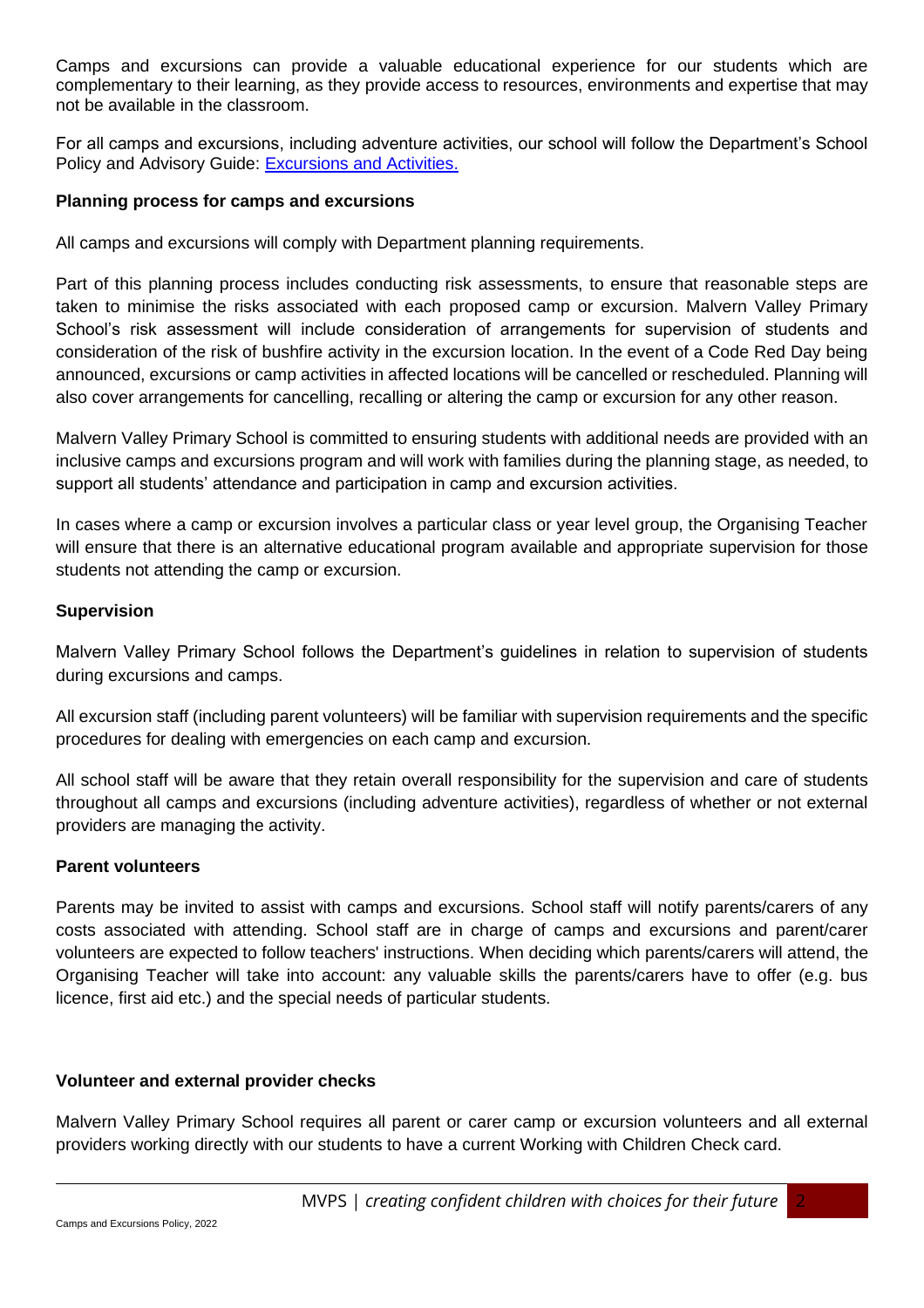#### **Parent/carer consent**

For all camps and excursions, other than local excursions, Malvern Valley Primary School will provide parents/carers with a specific consent form outlining the details of the proposed activity. Malvern Valley Primary School uses Sentral to inform parents about camps and excursions and to seek their consent or informs parents about school camps and excursions by placing a note in student bags and asking parents/carers to return the part of the note that asks for parents/carers signature confirming they consent to their child's participation. Parents/carers are encouraged to contact the school to discuss any questions or concerns that they or their child may have with a proposed camp or excursion.

For local excursions, Malvern Valley Primary School will provide parents and carers with an annual Local Excursions consent form at the start of each school year or upon enrolment if students enrol during the school year. Malvern Valley Primary School will also provide advance notice to parents/carers of an upcoming local excursion through Sentral or a note home in the student's bag. For local excursions that occur on a recurring basis (for example weekly outings to the local oval for sports lessons), Malvern Valley Primary School will notify parents once only prior to the commencement of the recurring event.

#### **Cost of camps and excursions, refunds and support**

The cost of all camps and excursions are to be paid by parents/carers unless alternative arrangements have been agreed to by the Principal prior to the excursion. All families will be given sufficient time to make payments for all activities. Consent forms will have clearly stated payment amounts and payment finalisation dates.

Students who have not finalised payment by the required date will not be allowed to attend unless the Principal determines exceptional circumstances apply. \*This information is subject to change based on upcoming departmental changes.

Malvern Valley Primary School will make all efforts to ensure that students are not excluded for financial reasons. Families experiencing financial difficulty are invited to discuss alternative payment arrangements with the Principal. The Principal can also discuss family eligibility for the Department's Camps, Sports and Excursions Fund (CSEF), which provides payments for eligible students to attend school activities, including camps and excursions. Applications for the CSEF are open to families holding a valid means-tested concession card or temporary foster parents and are facilitated by the school. Further information about the CSEF and the application form are available a[t](https://www2.education.vic.gov.au/pal/camps-sports-and-excursions-fund/policy) [Camps, Sports and Excursions Fund.](https://www2.education.vic.gov.au/pal/camps-sports-and-excursions-fund/policy)

If a camp or excursion is cancelled or altered by the school, or a student is no longer able to attend part or all of the camp or excursion, our school will consider requests for partial or full refunds of payments made by parents/carers on a case-by-case basis taking into account the individual circumstances. Generally we will not be able to refund payments made for costs that have already been paid where those funds have already been transferred or committed to a third party and no refund is available to the school. Where possible, we will provide information about refunds to parents/carers at the time of payment.

#### **Student health**

Parents and carers need to ensure the school has up-to-date student health information prior to camps and excursions. A member of staff will be appointed with responsibility for the health needs of the students for each camp/excursion. Teachers will administer any medication provided according to our *Medication* policy and the student's signed *Medication Authority Form*. To meet the school's obligations relating to safety, a first aid kit and mobile phone will be taken by teachers on all camps and excursions.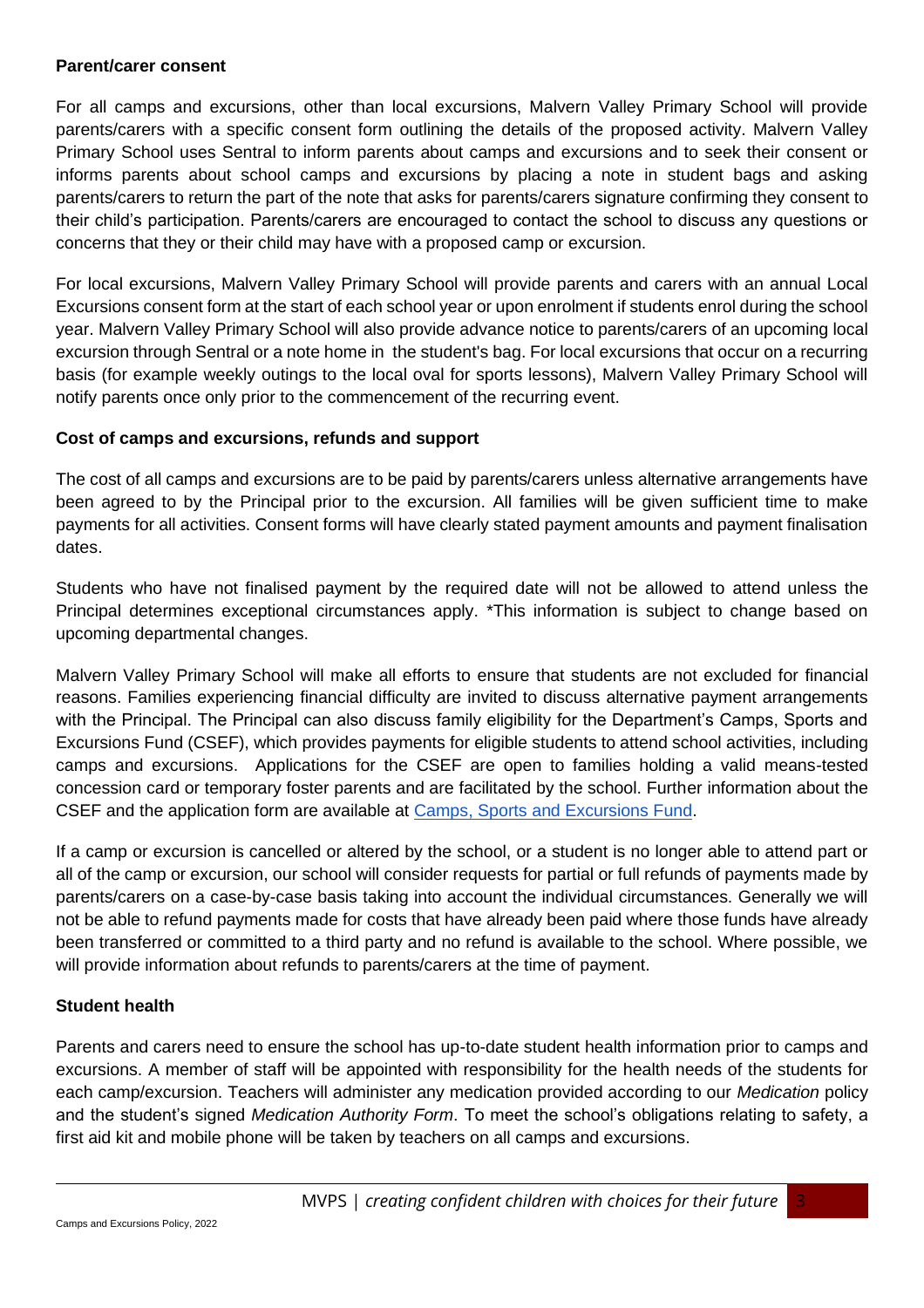It is the responsibility of parents and carers to ensure their child/children are in good health when attending excursions and camps. If a student becomes ill during a camp and is not able to continue at camp it is the parent/carer's responsibility to collect them and cover any associated costs. If the Principal approves a student joining a camp late, transport to the camp is the parent/carer's responsibility.

#### **Behaviour expectations**

Students participating in camps and excursions are required to cooperate and display appropriate behaviour to ensure the camp or excursion is a safe, positive and educational experience for all students involved.

Parents/carers will be notified if their child is in danger of losing the privilege to participate in an excursion or camp due to behaviour that does not meet the standards of behaviour set out in the school's *Student Wellbeing and Engagement Policy.* The decision to exclude a student will be made by the Principal or Assistant Principal, in consultation with the Organising Teacher. Both the parent/carer and the student will be informed of this decision prior to the camp or excursion.

If on a camp or excursion the Teacher in Charge considers an individual student's behaviour does not meet required standards, then the Principal or their nominee may determine that a student should return home during the camp or excursion. In these circumstances the parent/carer is responsible for the collection of the student and any costs associated with this.

Disciplinary measures apply to students on camps and excursions consistent with our school's Student Wellbeing and Engagement Policy, Student Code of Conduct and Bullying Prevention Policy.

#### **Electronic Devices**

Students will not be permitted to bring electronic devices to camps or excursions except with prior approval from the Principal. The Principal will only approve students bringing electronic devices to a camp or excursion in exceptional circumstances and when it is in the best interests of the student, and may place conditions on its location and use during the camp or excursion.

#### **Food**

Students are not permitted to bring their own supply of food items to camps and excursions unless the item is medically indicated and discussed with the Organising Teacher, or included as an item on the clothing and equipment list for that camp or excursion.

#### **Accident and Ambulance Cover**

Any costs associated with student injury rest with parents/carers unless the Department is liable in negligence (liability is not automatic).

Unless otherwise indicated, Malvern Valley Primary School and the Department do not provide student accident or ambulance cover. Parents/carers may wish to obtain student accident insurance cover and/or ambulance cover, depending on their health insurance arrangements and any other personal considerations**.** 

## **COMMUNICATION**